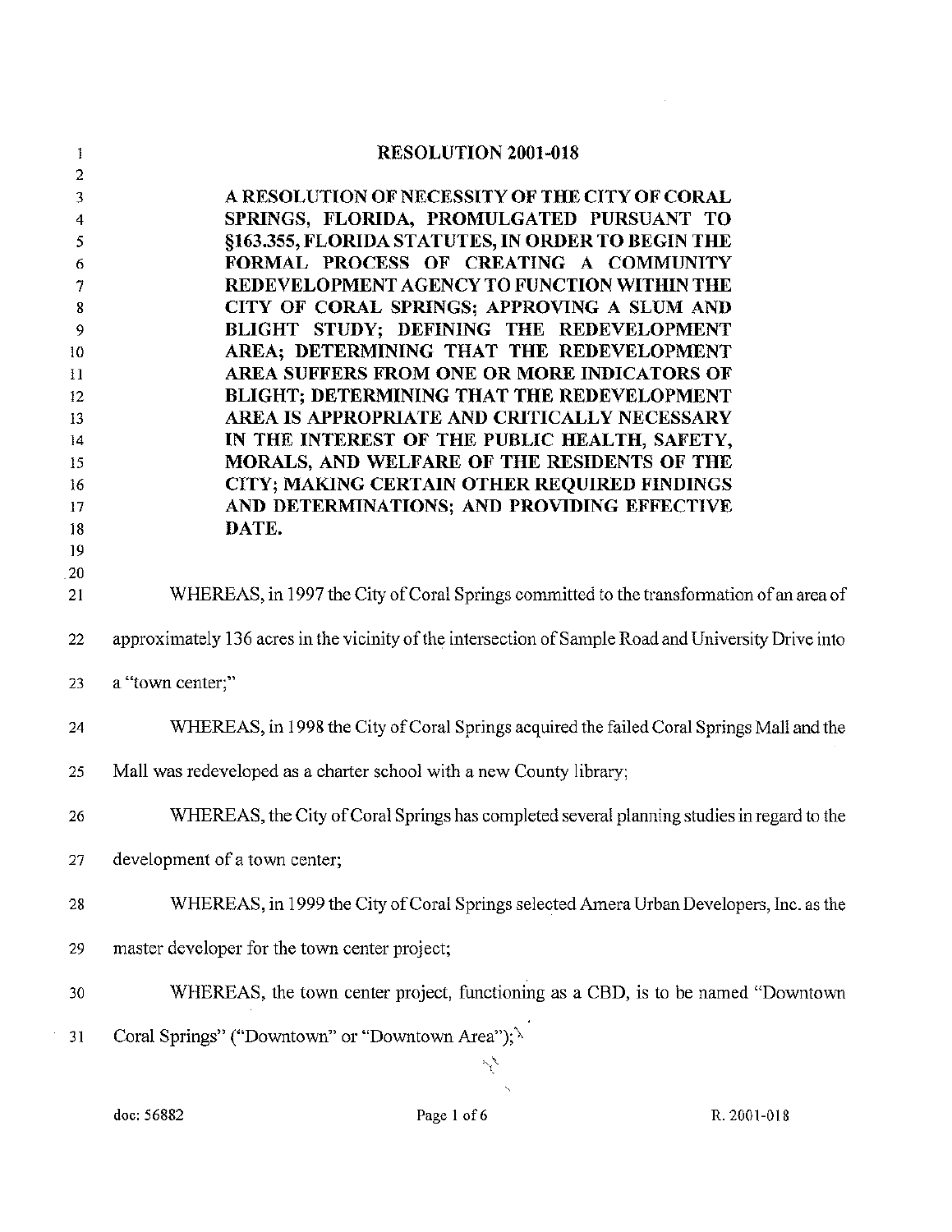WHEREAS, the City Commission of the City of Coral Springs commissioned a "Slum &  $\mathbf{l}$ Blight Study" ("Study") under the provisions of Chapter 163, Part III, Florida Statutes to determine 2 whether Downtown Coral Springs displays sufficient indications of blight, as required by the 3 statutes, to warrant designation of the area as a community redevelopment area; 4

5 6 7 8 9 WHEREAS, blight constitutes a serious menace injurious to the public health, safety, morals and welfare of the County and the City, imposing onerous burdens which decrease the tax base and reduce tax revenues, substantially impairing or arresting sound growth, aggravating traffic problems and substantially hampering the elimination of traffic hazards and the improvement of traffic facilities, and increasing the costs of providing public services to blighted areas;

IO I I 12 13 WHEREAS, while the City has determined that the Downtown demonstrates conditions of blight, the area can be conserved and rehabilitated through appropriate public action as authorized under the Florida statutes, preserving and enhancing the tax base for the benefit of all taxing authorities;

- 14 15 16 WHEREAS, Broward County is a charter county and is authorized under Florida law to delegate such powers provided in Part III of Section 163 to the governing bodies of municipalities within the County;
- 17 18 WHEREAS, Section 18.86 of Broward County's Administrative Code provides procedures for creating community redevelopment agencies;
- 19 20 NOW THEREFORE, BE IT RESOLVED BY THE CITY COMMISSION OF THE CITY OF CORAL SPRINGS, BROWARD COUNTY, FLORJDA, as follows:

21

22 **SECTION 1. Findings.** The City Commission hereby finds: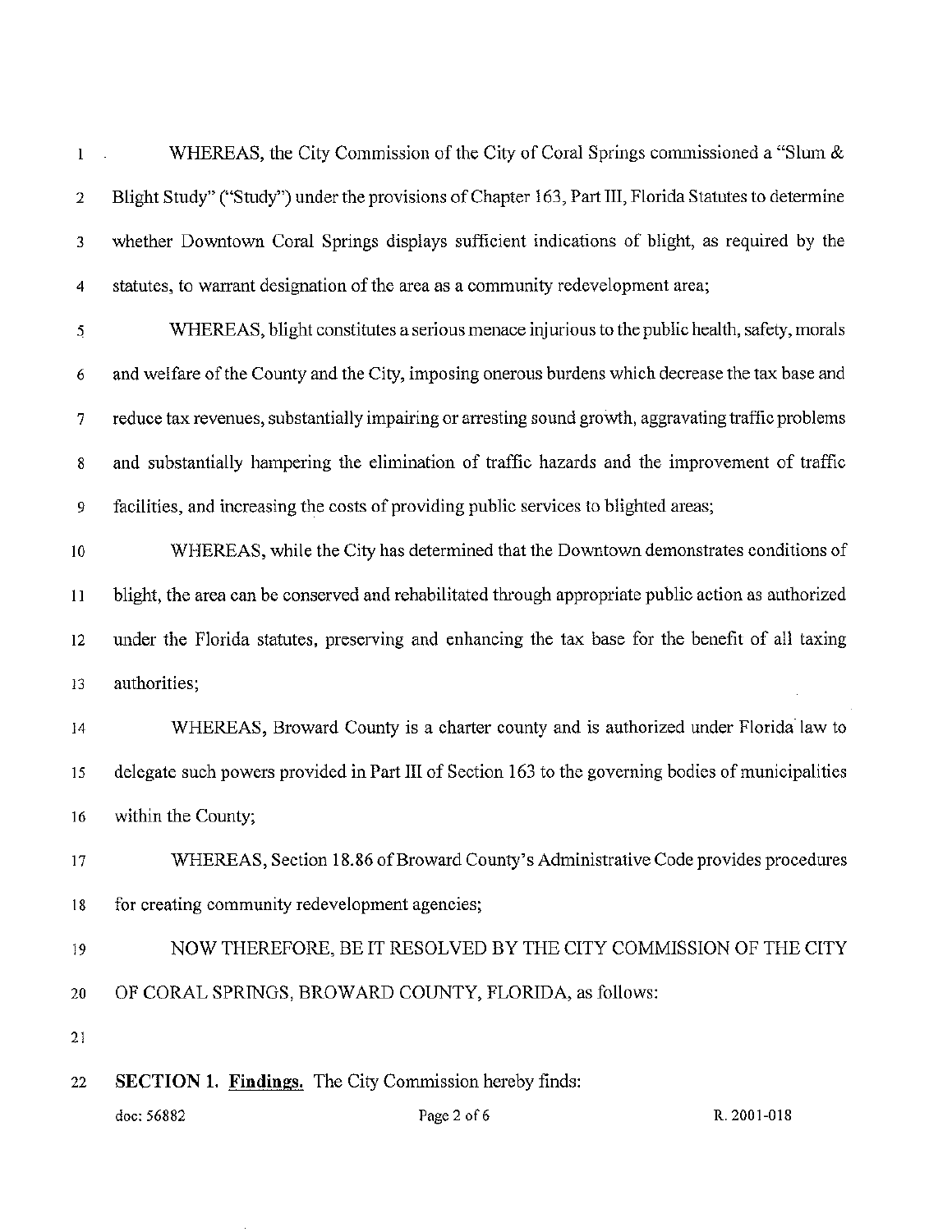| l              | (a)        | Based upon the facts and evidence presented to and considered by the City Commission, the |                                                                                             |             |
|----------------|------------|-------------------------------------------------------------------------------------------|---------------------------------------------------------------------------------------------|-------------|
| $\overline{c}$ |            |                                                                                           | following conditions exist in the Downtown:                                                 |             |
| 3              |            | Ι.                                                                                        | Conditions are present in the Downtown that are detrimental to the sound growth of the      |             |
| 4              |            |                                                                                           | City and substantially impair or arrest the growth of the City and present conditions and   |             |
| 5              |            |                                                                                           | uses in the Downtown that are detrimental to the public health, safety, morals and public   |             |
| 6              |            |                                                                                           | welfare;                                                                                    |             |
| 7              |            |                                                                                           | 2. There is a predominance of defective or inadequate street layout;                        |             |
| 8              |            | 3.                                                                                        | Lot layout in the Downtown is faulty in relation to its size, adequacy, accessibility, or   |             |
| 9              |            |                                                                                           | usefulness;                                                                                 |             |
| 10             |            | 4.                                                                                        | There are examples of unsanitary and unsafe conditions;                                     |             |
| $\overline{1}$ |            |                                                                                           | 5. There are examples of deterioration of site and other improvements;                      |             |
| 12             |            | 6.                                                                                        | There are inadequate and outdated building density patterns;                                |             |
| 13             |            | 7.                                                                                        | There are inadequate transportation and parking facilities;                                 |             |
| 14<br>15       |            | 8.                                                                                        | There is a diversity of ownership and defective or unusual conditions of title which        |             |
| 16             |            |                                                                                           | prevent the free alienability of land within the deteriorated or hazardous area.            |             |
| 17             | (b)        |                                                                                           | The notices required by Section 163.346, Florida Statutes, have been timely published or    |             |
| 18             |            |                                                                                           | mailed in accordance with said statutes.                                                    |             |
| 19             | (c)        |                                                                                           | Action must be taken immediately to prevent further blight and deterioration and to protect |             |
| 20             |            |                                                                                           | and enhance public expenditures previously made in the Downtown.                            |             |
| 21             | (d)        |                                                                                           | The preservation or enhancement of the tax base from which a taxing authority realizes tax  |             |
| 22             |            |                                                                                           | revenues is essential to its existence and financial health; that the preservation and      |             |
| 23             |            |                                                                                           | enhancement of such tax base is implicit in the purposes for which a taxing authority is    |             |
|                | doc: 56882 |                                                                                           | Page 3 of 6                                                                                 | R. 2001-018 |

 $\mathcal{L}^{\text{max}}_{\text{max}}$  ,  $\mathcal{L}^{\text{max}}_{\text{max}}$ 

i<br>S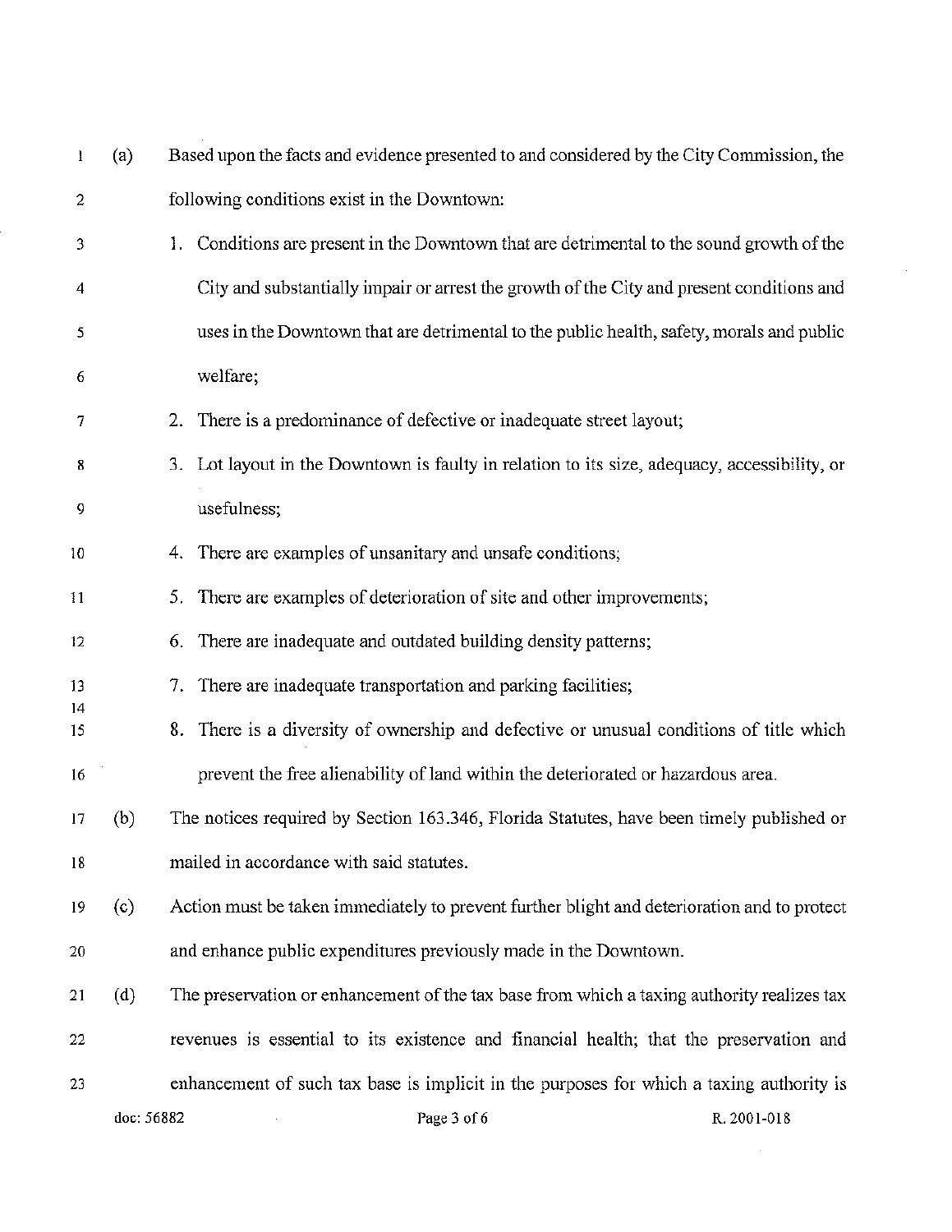$\mathbf{I}$ established; that tax increment financing is an effective method of achieving such preservation and enhancement in areas in which such tax base is declining; that community 2 redevelopment in such areas, when complete, will enhance such tax base and provide 3 4 increased tax revenues to all affected taxing authorities, increasing their ability to accomplish 5 their other respective purposes; and that the preservation and enhancement of the tax base in such areas through tax increment financing and the levying of taxes by such taxing 6 authorities therefore and the appropriation of funds to a redevelopment trust fund bears a 7 substantial relation to the purposes of such taxing authorities and is for their respective 8 purposes and concerns. 9

## 10 SECTION TWO: Finding of Necessity.

11 12 13 14 15 16 17 18 The City Commission, based upon evidence presented to it and in the public record, does hereby find that a "blighted area", as defined in the Florida Statutes, exists in the Downtown Area that is deteriorating and economically distressed due to outdated building density patterns, inadequate transportation and parking facilities, faulty lot layout or inadequate street layout and does further find that the rehabilitation, conservation or development or a combination thereof, ofsuch Area described is necessary in the interest of the public health, safety, morals or welfare of the residents of the City of Coral Springs, Florida and that such area constitutes a "community redevelopment area" as defined by Florida Statutes.

19 20 21 SECTION THREE: County Approval. The City hereby requests that the Board of County Commissioners delegate the exercise of all powers and responsibilities conferred upon Broward County by § 163.410, Florida Statutes to the City of Coral Springs for the purpose of establishing a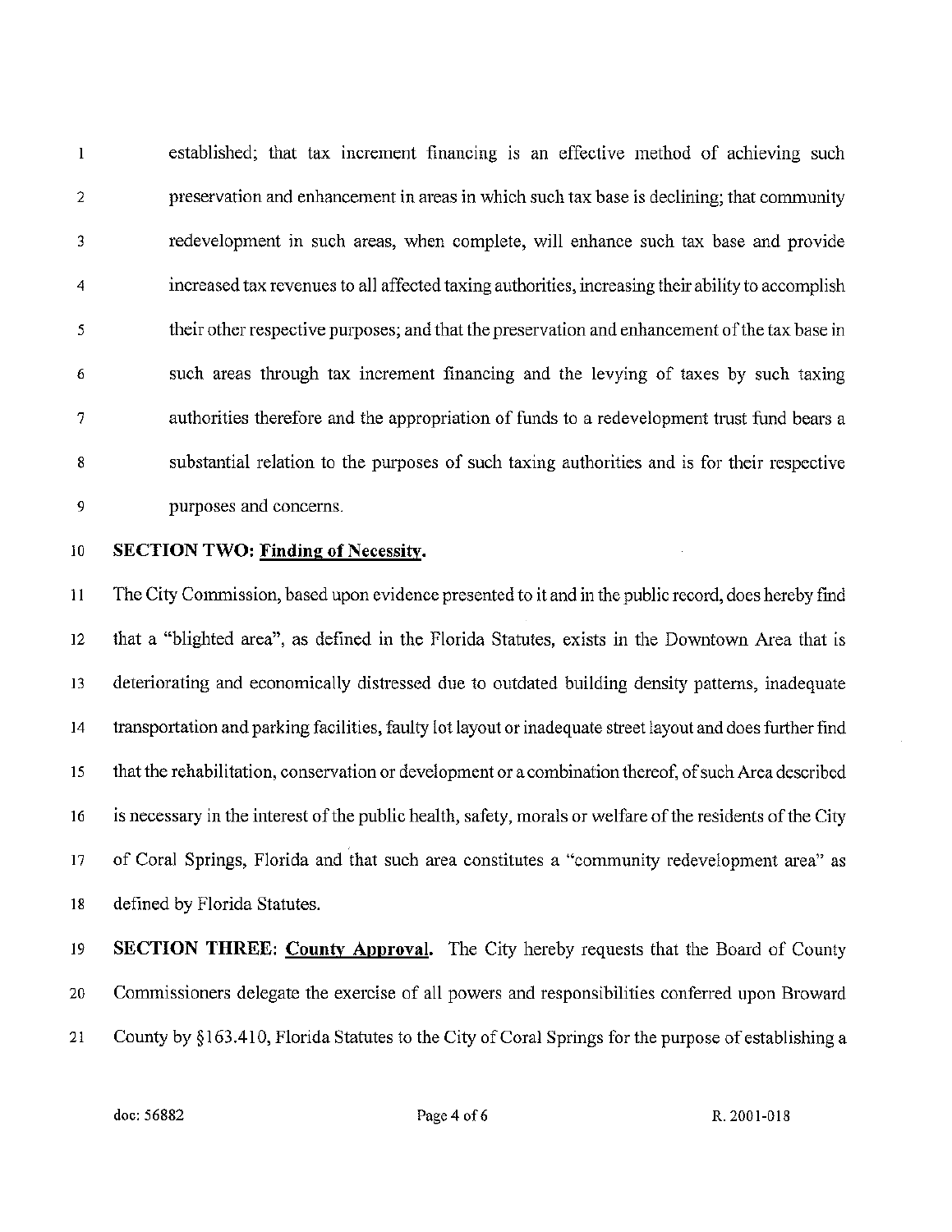| $\mathbf{I}$ | Community Redevelopment Agency and the preparation of a Redevelopment Plan to be submitted to             |
|--------------|-----------------------------------------------------------------------------------------------------------|
| 2            | the County for approval.                                                                                  |
| 3            | <b>SECTION 4: Severability.</b> If any section or portion of a section of this resolution proves to be    |
| 4            | invalid, unlawful, or unconstitutional, it shall not be held to invalidate or impair the validity, force, |
| 5            | or effect of any other section or part of this resolution.                                                |
| 6            | <b>SECTION 5: Effective Date.</b> This resolution shall become effective immediately upon its passage     |
| 7            | and adoption.                                                                                             |
| 8            |                                                                                                           |
| -9           | [THE REMAINDER OF THIS PAGE INTENTIONALLY LEFT BLANK]                                                     |
| 10           |                                                                                                           |
| 11           |                                                                                                           |

 $\sim$ 

 $\bar{z}$ 

 $\mathcal{L}_{\mathcal{A}}$ 

 $\bar{1}$